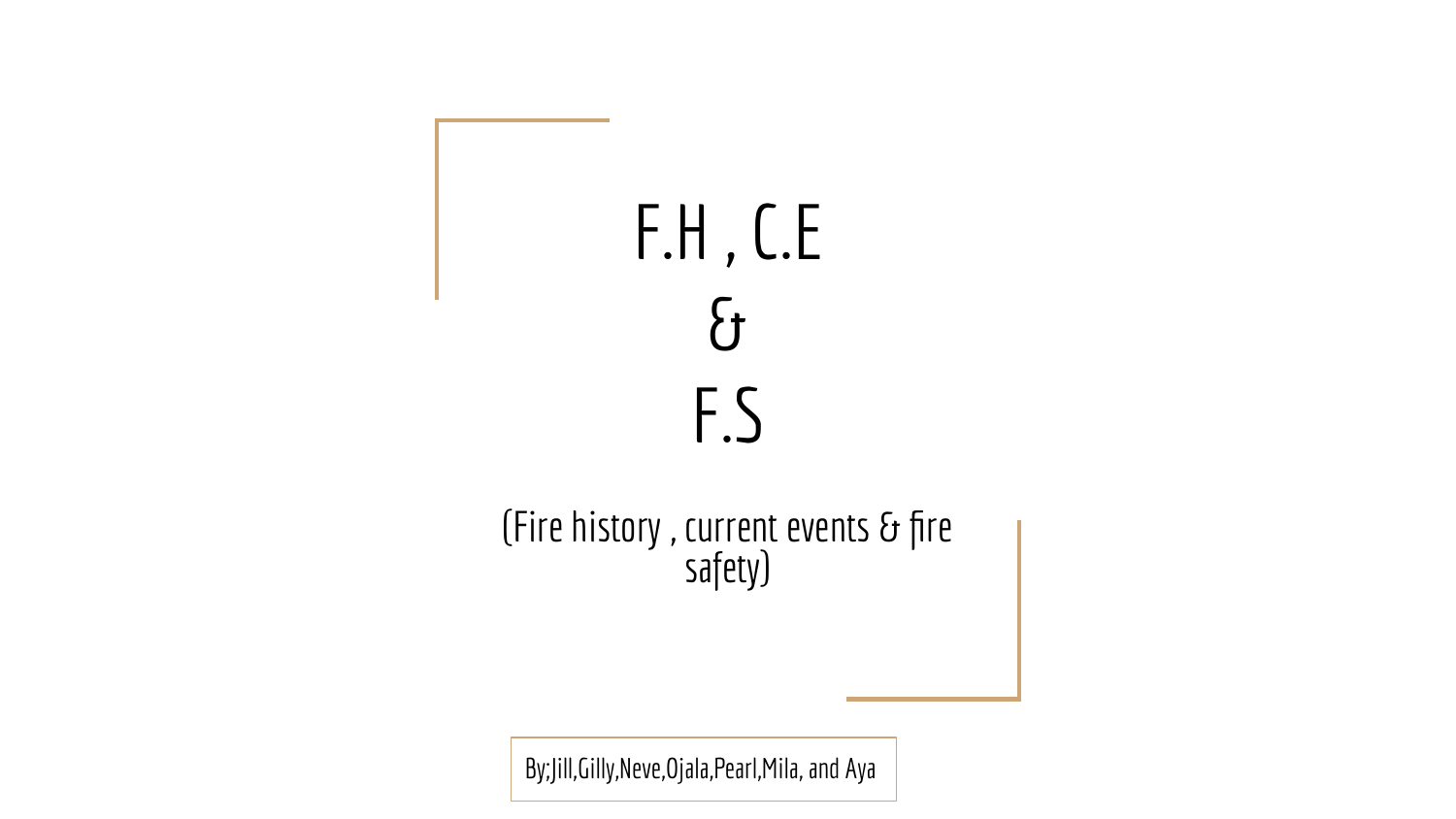# F.H & C.E

The Hermit's peak and Calf canyon fire is currently the largest fire burning and the largest fire in New Mexico history, as of May 19th the containment is 34% and had burned 303,341 acres. Firefighters are trying their best to contain this megafire. This megafire is spreading fast so do whatever you can to prevent the fire from spreading faster.

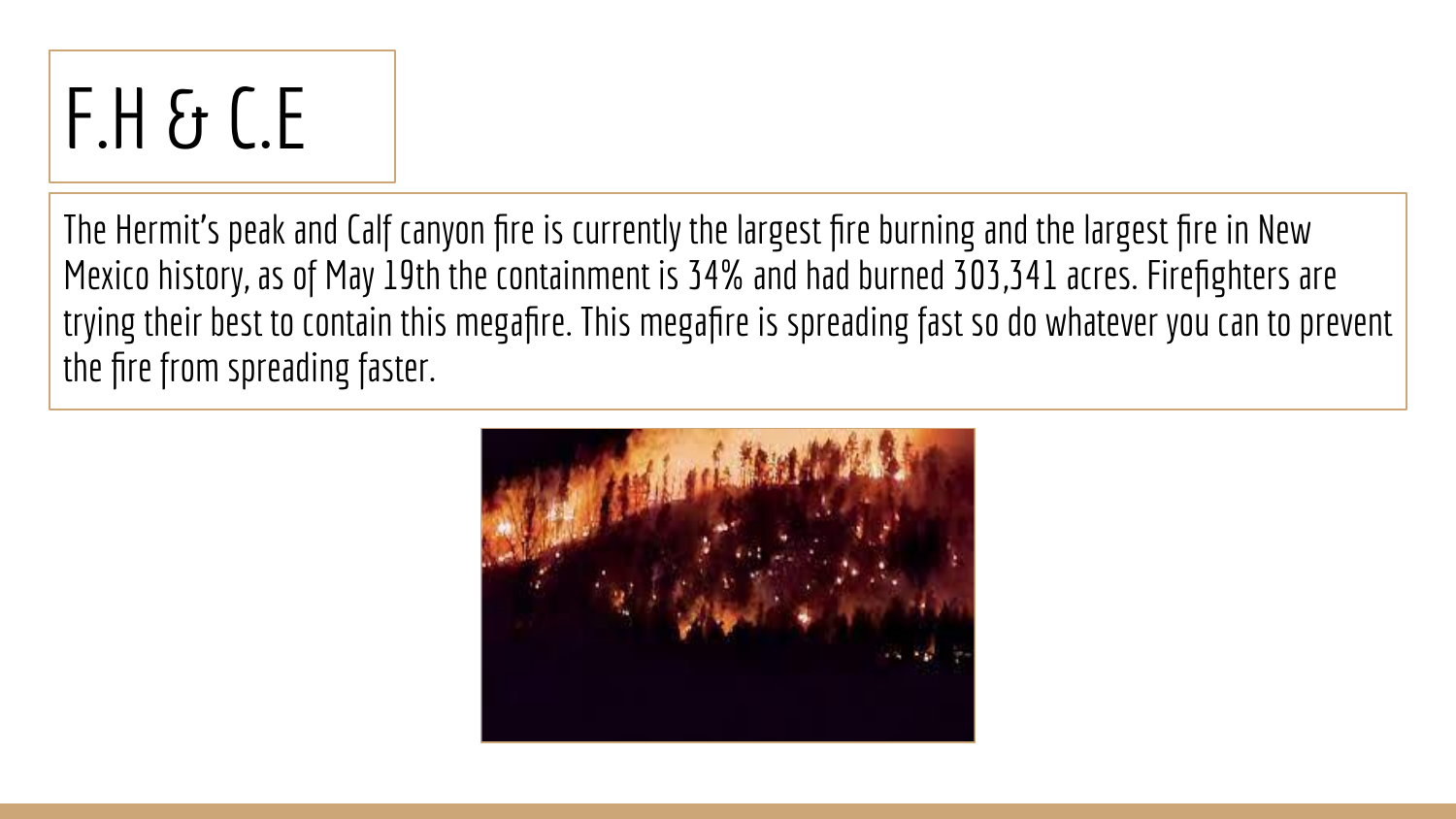If you or a relative needs to evacuate than this is for you, I recommend learning emergency skills like CPR or first aid. Ready:if in ready then gather supplies and know where you're going to go. Set: when in set you're going to need to get ready your home,and pack your items and have an escape plan.Go: evacuate your area. If in any of these three stages then stay connected with news of all fire reports.

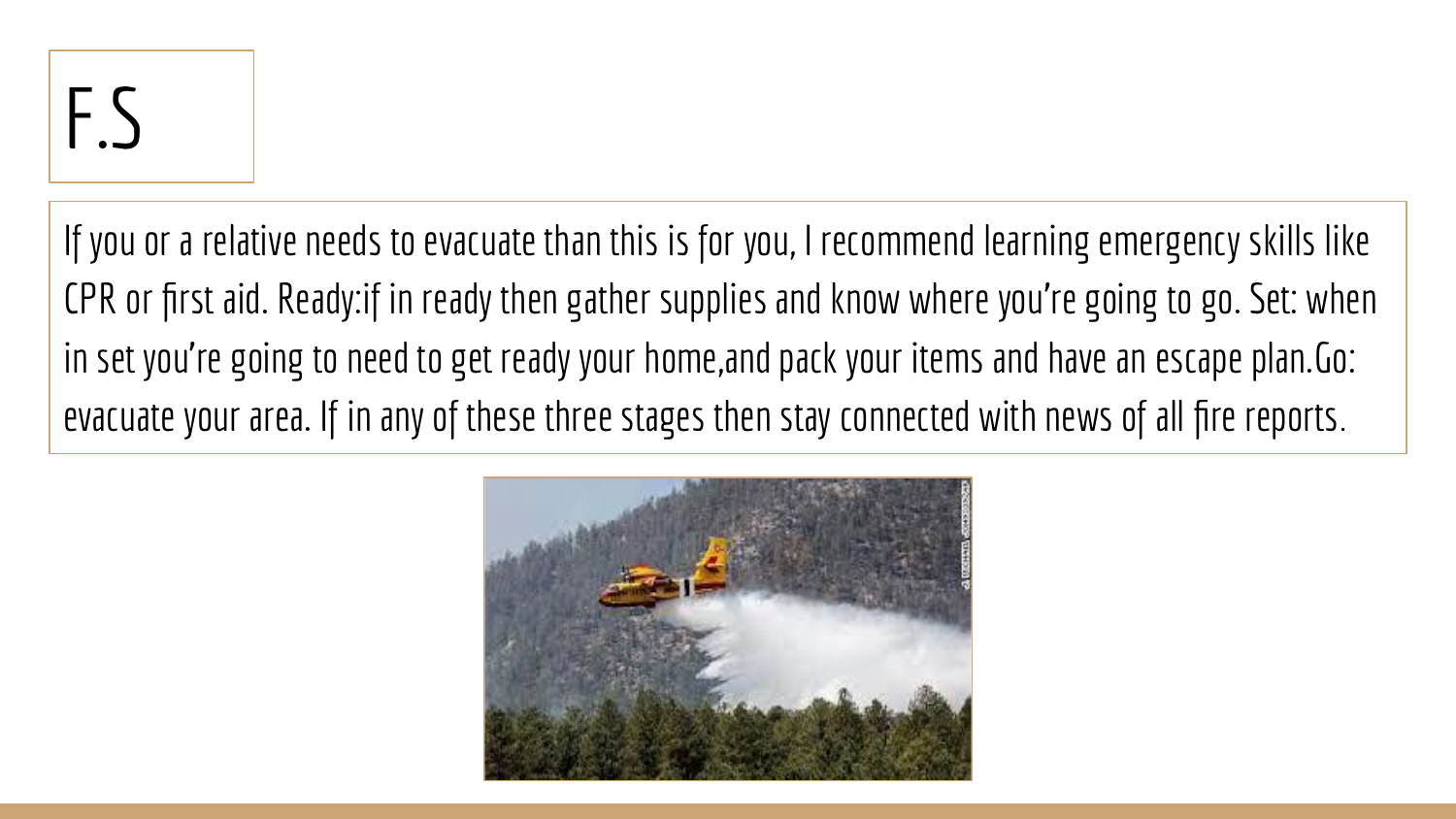# Soil Burn Map

A soil burn map is a map that shows how much soil has been burned. Red = Burned most to all of soil in area. Yellow = Burned some to most of soil in area. Green = Burned none to some of soil in area.



Peak / Calf Canyon BAER Tecolote Creek Watershed

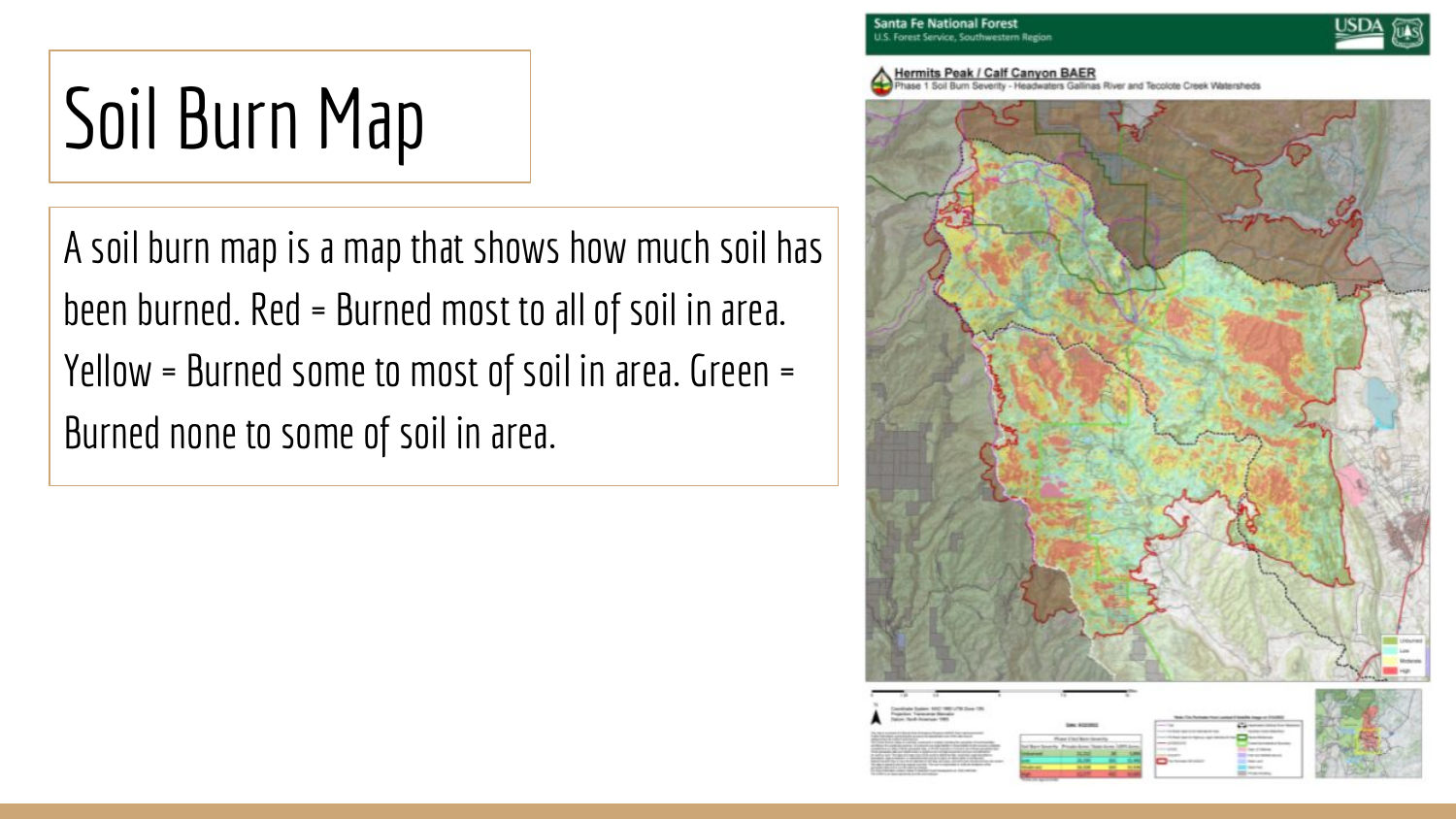### Fire outline map

The red outline represents the places that have been burned. Black outline represents the places that have been contained.

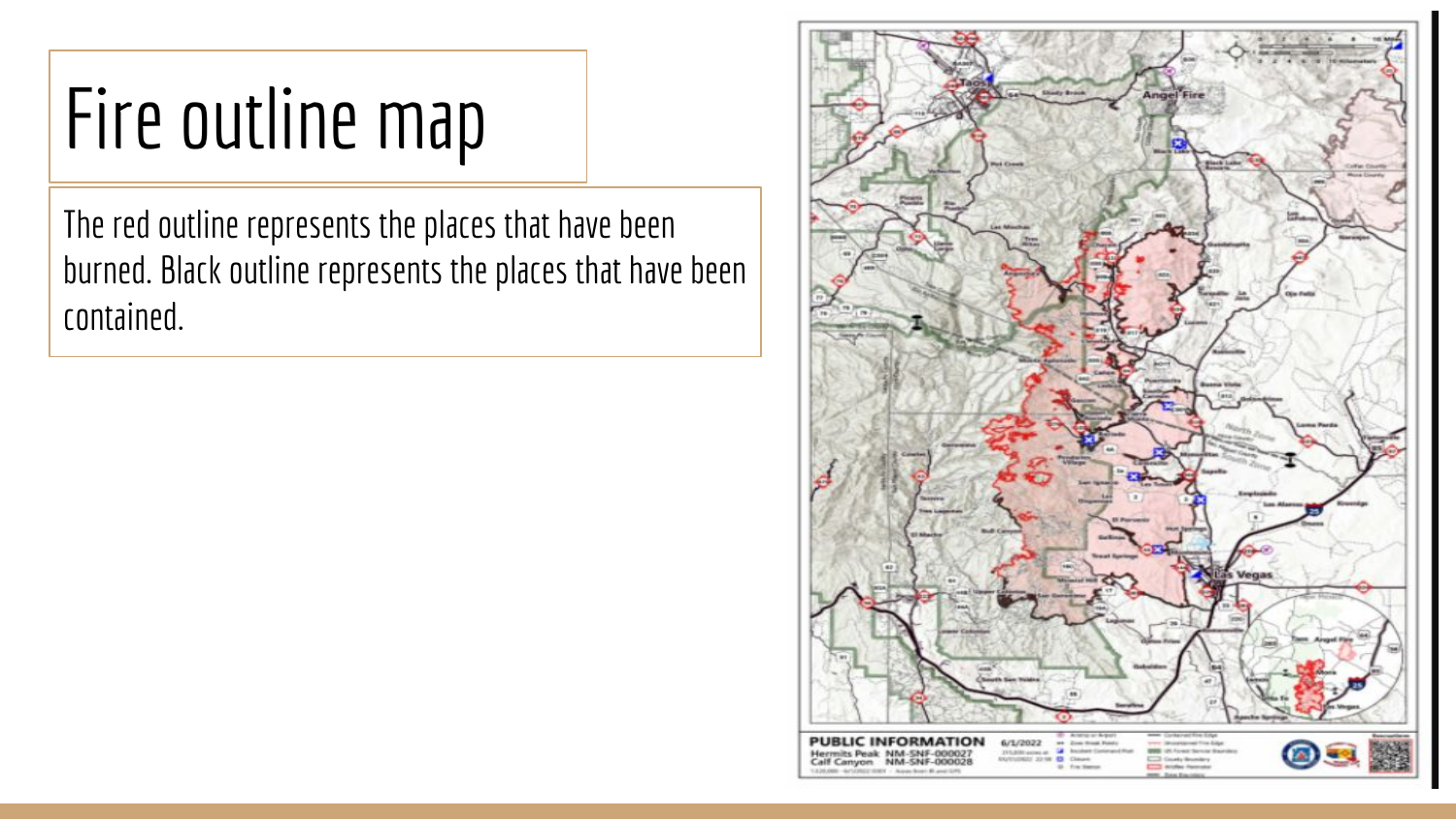#### Fire Evacuation Map

The red on the map is ready, yellow is set, and green is go.

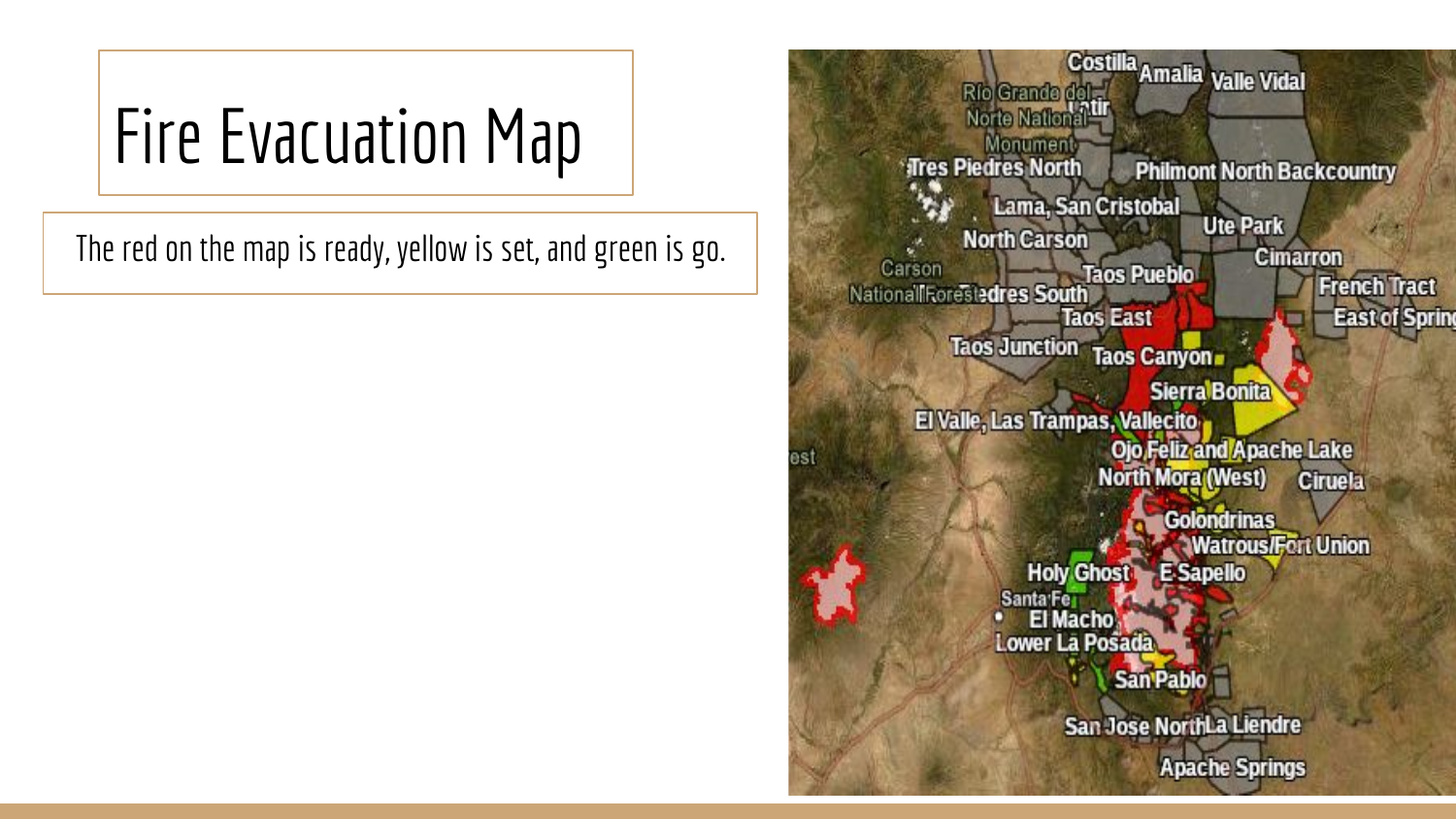